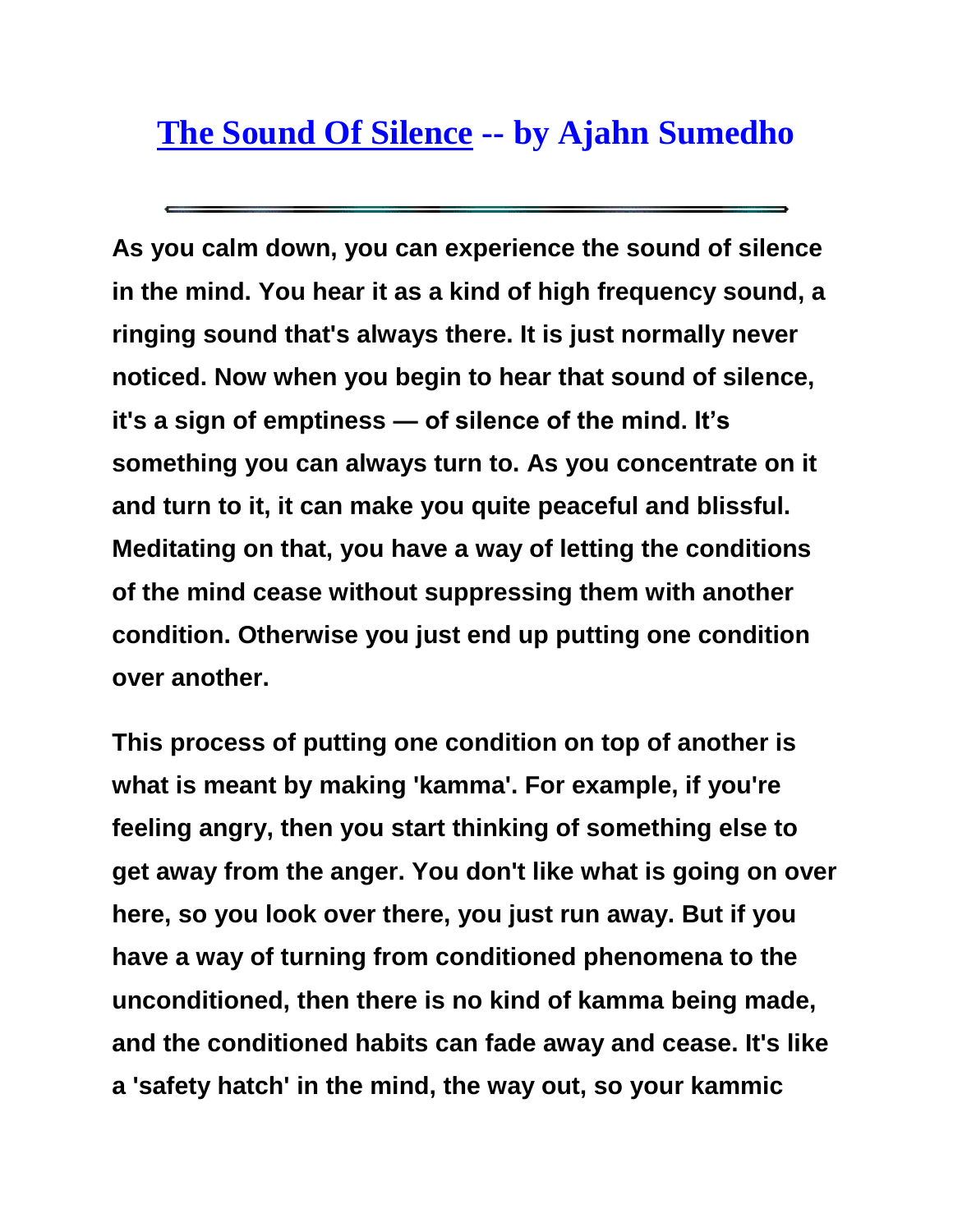**formations, "sankharas", have an exit, a way of flowing away instead of recreating themselves.**

**One problem with meditation is that many people find it boring. People get bored with emptiness. They want to fill up emptiness with something. So recognise that even when the mind is quite empty, the desires and habits are still there, and they will come and want to do something interesting. You have to be patient, willing to turn away from boredom and from the desire to do something interesting and be content with the emptiness of the sound of silence. And you have to be quite determined in turning towards it.**

**But when you begin to listen and understand the mind better, it's a very realisable possibility for all of us. After many years of practice, gross kammic formations fade away, while the more subtle ones also start to fade away. The mind becomes increasingly more empty and clear. But it takes a lot of patience, endurance and willingness to keep practising under all conditions, and to let go even of one's most treasured little habits.**

**One can believe that the sound of silence is something, or that it is an attainment. Yet it is not a matter of having attained anything, but of wisely reflecting on what you**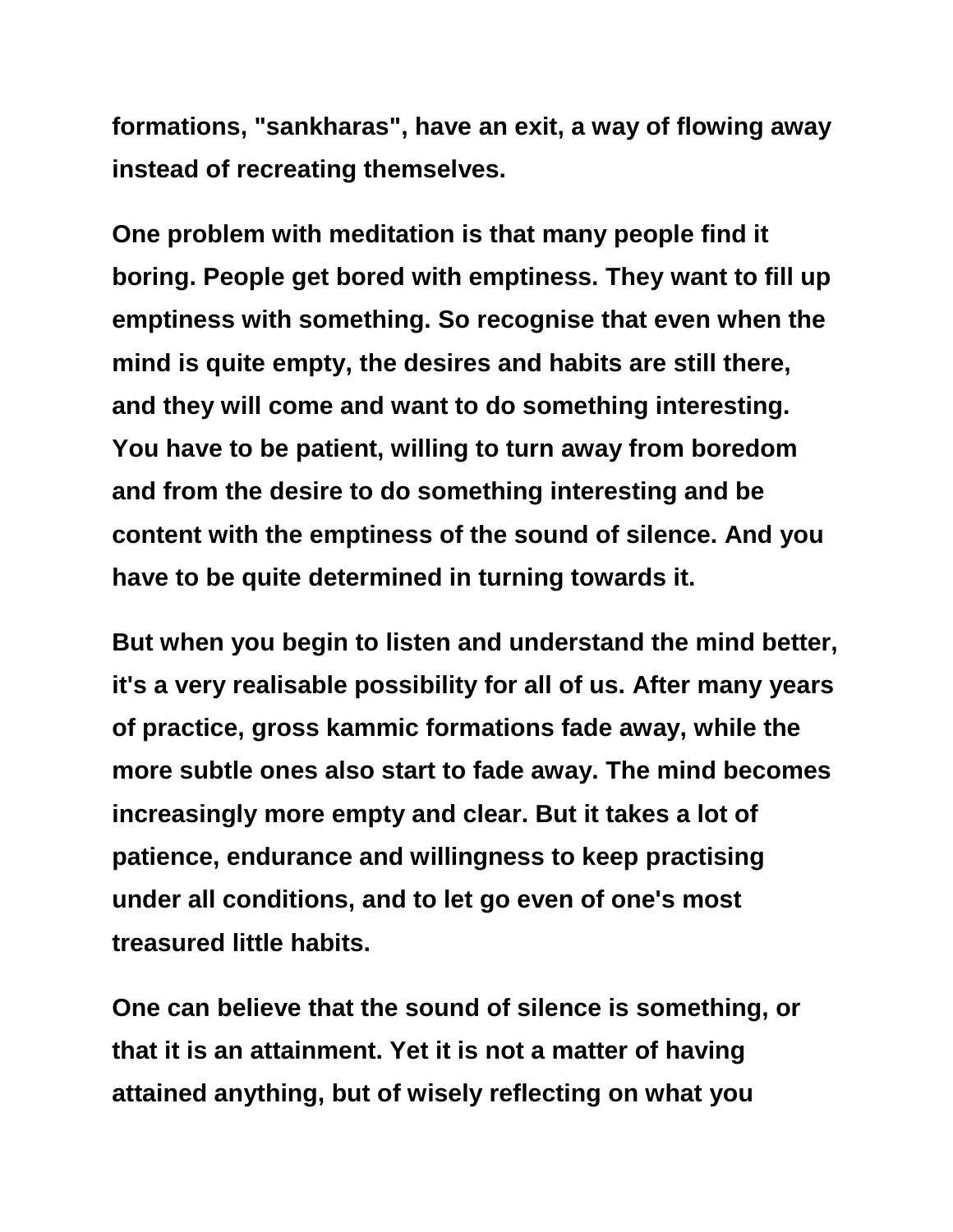**experience. The way to reflect is that anything that comes and goes; and the practice is one of knowing things as they are.**

**I'm not giving you any kind of identity — there is nothing to attach to. Some people want to know, when they hear that sound, 'Is that stream-entry?' or 'Do we have a soul?' We are so attached to the concepts. All we can know is that we want to know something, we want to have a label for our 'self '. If there is a doubt about something, doubt arises and then there is desire for something. But the practice is one of letting go. We keep with what is, recognising conditions as conditions and the unconditioned as the unconditioned. Is's as simple as that.**

**Even religious aspiration is seen as a condition! It doesn't mean that you shouldn't aspire, but it just means that you should recognise aspiration in itself as being limited. And emptiness is not self either--attachment to the idea of emptiness is also attachment. That also is to be let go of ! The practice then becomes one of turning away from conditioned phenomena, not creating anything more around the existing conditions. So whatever arises in your consciousness--anger or greed or anything--you recognise it**